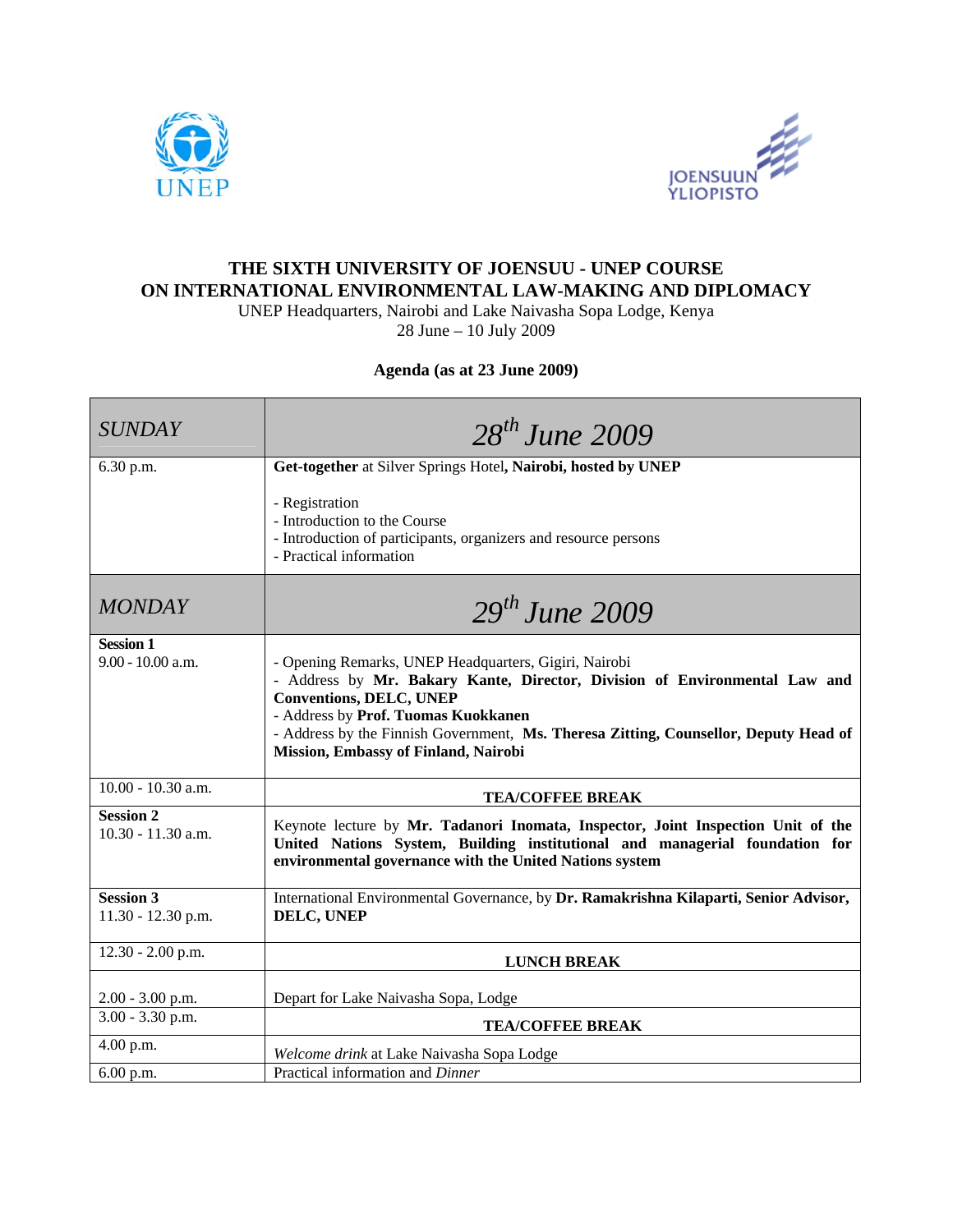| <b>TUESDAY</b>                            | $30^{th}$ June 2009                                                                                                                                                                                                                                                                                      |
|-------------------------------------------|----------------------------------------------------------------------------------------------------------------------------------------------------------------------------------------------------------------------------------------------------------------------------------------------------------|
| <b>Session 4</b><br>$9.30 - 10.30$ a.m.   | Role of Gender in Environmental Governance by Prof. Patricia Mbote, University of<br><b>Nairobi</b>                                                                                                                                                                                                      |
| 10.30 - 11.00 a.m.                        | <b>TEA/COFFEE BREAK</b>                                                                                                                                                                                                                                                                                  |
| <b>Session 5</b><br>11.00 - 12.30 p.m.    | National Environmental Governance - Role of National Environmental Tribunals, by<br>Mr. Donald Kaniaru, Chairman, Kenya Environmental Tribunal                                                                                                                                                           |
| 12.30 - 2.00 p.m.                         | <b>LUNCH BREAK</b>                                                                                                                                                                                                                                                                                       |
| <b>Session 6</b><br>$2.00 - 3.00$ p.m.    | Principle 10 of the Rio Declaration and its impact on Environmental Governance,<br>by Dr. Iwona Rummel-Bulska, University of Nairobi, School of Law                                                                                                                                                      |
| $3.00 - 3.30$ p.m.                        | <b>TEA/COFFEE BREAK</b>                                                                                                                                                                                                                                                                                  |
| <b>Session 7</b><br>3.30 - 4.30 p.m.      | Aarhus Convention on Access to Information, Public Participation in Decision-making and<br>Access to Justice in Environmental Matters (Aarhus Convention). An Overview by Mr.<br>Jeremy Wates, Secretary, Aarhus Convention United Nations Economic Commission<br>for Europe Environment (through video) |
| <b>Session 8</b><br>$4.30 - 5.30$ p.m.    | Role of major groups and stakeholders in environmental negotiations and governance by<br>Mr. Olivier Deleuze, Chief, Major Groups and Stakeholders Branch, UNEP                                                                                                                                          |
| <i>WEDNESDAY</i>                          | $1^{st}$ July 2009                                                                                                                                                                                                                                                                                       |
| <b>Session 9</b><br>9.00 - 10.30 a.m.     | Group discussion and sharing of experiences in International Environmental Law-making<br>and Diplomacy moderated by UNEP/Joensuu Course Alumni participants (Led by Ms.<br>Agnes Kalibbala, Deputy Permanent Representative, Uganda)                                                                     |
| 10.30 - 11.00 a.m.                        | <b>TEA/COFFEE BREAK</b>                                                                                                                                                                                                                                                                                  |
| <b>Session 10</b><br>$11.00 - 12.30$ p.m. | Panel on the outcomes of the Group discussion moderated by Alumni Participants<br>(Led by Ms. Agnes Kalibbala, Deputy Permanent Representative, Uganda)                                                                                                                                                  |
| $12.30 - 2.00$ p.m.                       | <b>LUNCH BREAK</b>                                                                                                                                                                                                                                                                                       |
| <b>Session 11</b><br>$2.00 - 3.00$ p.m.   | The Theory of Environmental Governance: Concepts, challenges and opportunities, by<br>Mr. Louis Kotze, Associate Professor, North West University, South Africa                                                                                                                                          |
| $3.00 - 3.15$ p.m.                        | <b>TEA/COFFEE BREAK</b>                                                                                                                                                                                                                                                                                  |
| <b>Session 12</b><br>$3.15 - 4.15$ p.m.   | Access and Benefit Sharing: Issues and negotiations, by Dr. Balakrishna Pisupati,<br>Programme Officer, DELC, UNEP                                                                                                                                                                                       |
| <b>Session 13</b><br>$4.15 - 6.00$ p.m.   | Elephants and conflict, interactive session, led by Mr. Ed Couzens, Senior Lecturer,<br>University of KwaZulu-Natal, South Africa                                                                                                                                                                        |
| <b>THURSDAY</b>                           | $2^{nd}$ July 2009                                                                                                                                                                                                                                                                                       |
| <b>Session 14</b><br>9.00 - 10.30 a.m.    | Role of the Secretariat of the Governing Bodies in facilitating multilateral environmental<br>negotiations, by Mr. Ahmad Jamal, Secretary of the Governing Bodies, UNEP                                                                                                                                  |
| 10.30 - 11.00 a.m.                        | <b>TEA/COFFEE BREAK</b>                                                                                                                                                                                                                                                                                  |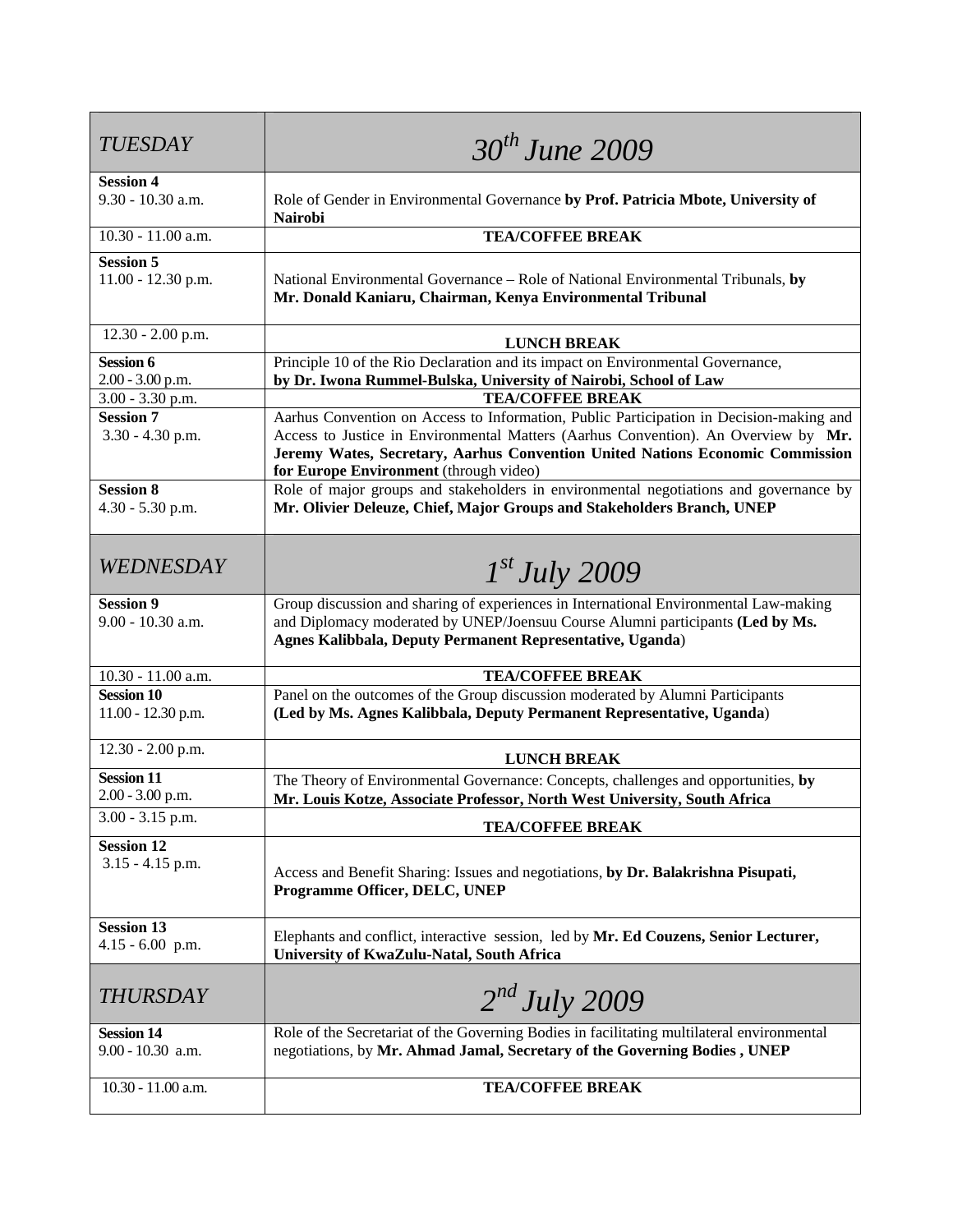| <b>Session 15</b><br>$11.00 - 12.30$ p.m. | Trade and Environment in Governance by Mr. Bradnee Chambers, Senior Legal Officer,                                                                                                                                                                                                                                                                                                                                                                                                                                                                                                                   |
|-------------------------------------------|------------------------------------------------------------------------------------------------------------------------------------------------------------------------------------------------------------------------------------------------------------------------------------------------------------------------------------------------------------------------------------------------------------------------------------------------------------------------------------------------------------------------------------------------------------------------------------------------------|
|                                           | DELC, UNEP                                                                                                                                                                                                                                                                                                                                                                                                                                                                                                                                                                                           |
| $12.30 - 2.00$ p.m.                       | <b>LUNCH BREAK</b>                                                                                                                                                                                                                                                                                                                                                                                                                                                                                                                                                                                   |
| <b>Session 16</b><br>$2.00 - 3.30$ p.m.   | Effective Participation and Conduct in Multilateral Environmental Negotiations, by Ms.<br>Elizabeth Maruma Mrema, Principal Legal Officer, DELC, UNEP                                                                                                                                                                                                                                                                                                                                                                                                                                                |
| $3.30 - 4.00$ p.m.                        | <b>TEA/COFFEE BREAK</b>                                                                                                                                                                                                                                                                                                                                                                                                                                                                                                                                                                              |
| <b>Session 17</b><br>$4.00 - 4.45$ p.m.   | Adoption and Implementation of Multilateral Environmental Agreements from National<br>Governance Point of View, by Prof. Tuomas Kuokkanen, University of Joensuu                                                                                                                                                                                                                                                                                                                                                                                                                                     |
| <b>Session 18</b><br>4.45 - 5.30 p.m.     | International Environmental Law-making - Interactive Session led by Ms. Elizabeth<br>Maruma Mrema and Prof. Tuomas Kuokkanen                                                                                                                                                                                                                                                                                                                                                                                                                                                                         |
| <b>FRIDAY</b>                             | 3 <sup>th</sup> July 2009                                                                                                                                                                                                                                                                                                                                                                                                                                                                                                                                                                            |
| <b>Session 19</b><br>9.00 - 11.00 a.m.    | Group discussion on the basis of the preparatory papers prepared by participants                                                                                                                                                                                                                                                                                                                                                                                                                                                                                                                     |
| 11.00 -11.30 a.m.                         | <b>TEA/COFFEE BREAK</b>                                                                                                                                                                                                                                                                                                                                                                                                                                                                                                                                                                              |
| <b>Session 20</b>                         | Panel discussion on outcomes of the discussion Groups                                                                                                                                                                                                                                                                                                                                                                                                                                                                                                                                                |
| 11.30 - 12.30 p.m.<br>12.30 - 2.00 p.m.   | <b>LUNCH BREAK</b>                                                                                                                                                                                                                                                                                                                                                                                                                                                                                                                                                                                   |
| <b>Session 21</b>                         | UNFCCC Governance: Kyoto Protocol and post-2012 structures by Mr. Cam Carruthers,                                                                                                                                                                                                                                                                                                                                                                                                                                                                                                                    |
| $2.00 - 3.00$ p.m.                        | <b>Senior Programme Officer, UNFCCC Secretariat</b>                                                                                                                                                                                                                                                                                                                                                                                                                                                                                                                                                  |
| <b>Session 22</b><br>3.00 - 3.45. p.m.    | African participation in climate change negotiations by Prof. Albert Mumma, University<br>of Nairobi                                                                                                                                                                                                                                                                                                                                                                                                                                                                                                 |
| 3.45 - 4.00 p.m.                          | <b>TEA/COFFEE BREAK</b>                                                                                                                                                                                                                                                                                                                                                                                                                                                                                                                                                                              |
| <b>Session 23</b><br>$4.00 - 5.00$ p.m.   | Improving Biodiversity Governance by Ms. Ines Verley, Head of the Tematea Secretariat<br>and Mr. Jorge Ventocilla, Tematea Project Coordinator                                                                                                                                                                                                                                                                                                                                                                                                                                                       |
| <b>Session 24</b><br>$5.00 - 5.30$ p.m    | Introduction to the Negotiation Workshop on Synergies between the Basel, Rotterdam and<br>Stockholm Conventions $-$ a bottom up approach to reforming international environmental<br>governance lead by Ms. Kerstin Stendahl, Counsellor, Ministry of the Environment of<br>Finland; Co-chair of the Synergies AHJWG; Mr. Osvaldo Álvarez-Pérez, Second<br>Secretary to the Permanent Mission of Chile to the United Nations in Geneva; Co-chair<br>of the Synergies AHJWG; Mr. Cam Carruthers, Senior Programme Officer-UNFCCC<br>Secretariat; and Mr. Masa Nagai, Senior Legal Officer, DELC, UNEP |
| <b>SATURDAY</b>                           | $4^{th}$ July 2009                                                                                                                                                                                                                                                                                                                                                                                                                                                                                                                                                                                   |
| $9.00 - 5.00$ p.m.                        | Excursion: Lake Naivasha, Crescent Island, Hell's Gate National Park and Flower Farm                                                                                                                                                                                                                                                                                                                                                                                                                                                                                                                 |
| <b>SUNDAY</b>                             | $5^{th}$ July 2009                                                                                                                                                                                                                                                                                                                                                                                                                                                                                                                                                                                   |
|                                           | Free day!                                                                                                                                                                                                                                                                                                                                                                                                                                                                                                                                                                                            |
| 7 p.m.                                    | African bush dinner, Lake Naivasha Sopa Lodge                                                                                                                                                                                                                                                                                                                                                                                                                                                                                                                                                        |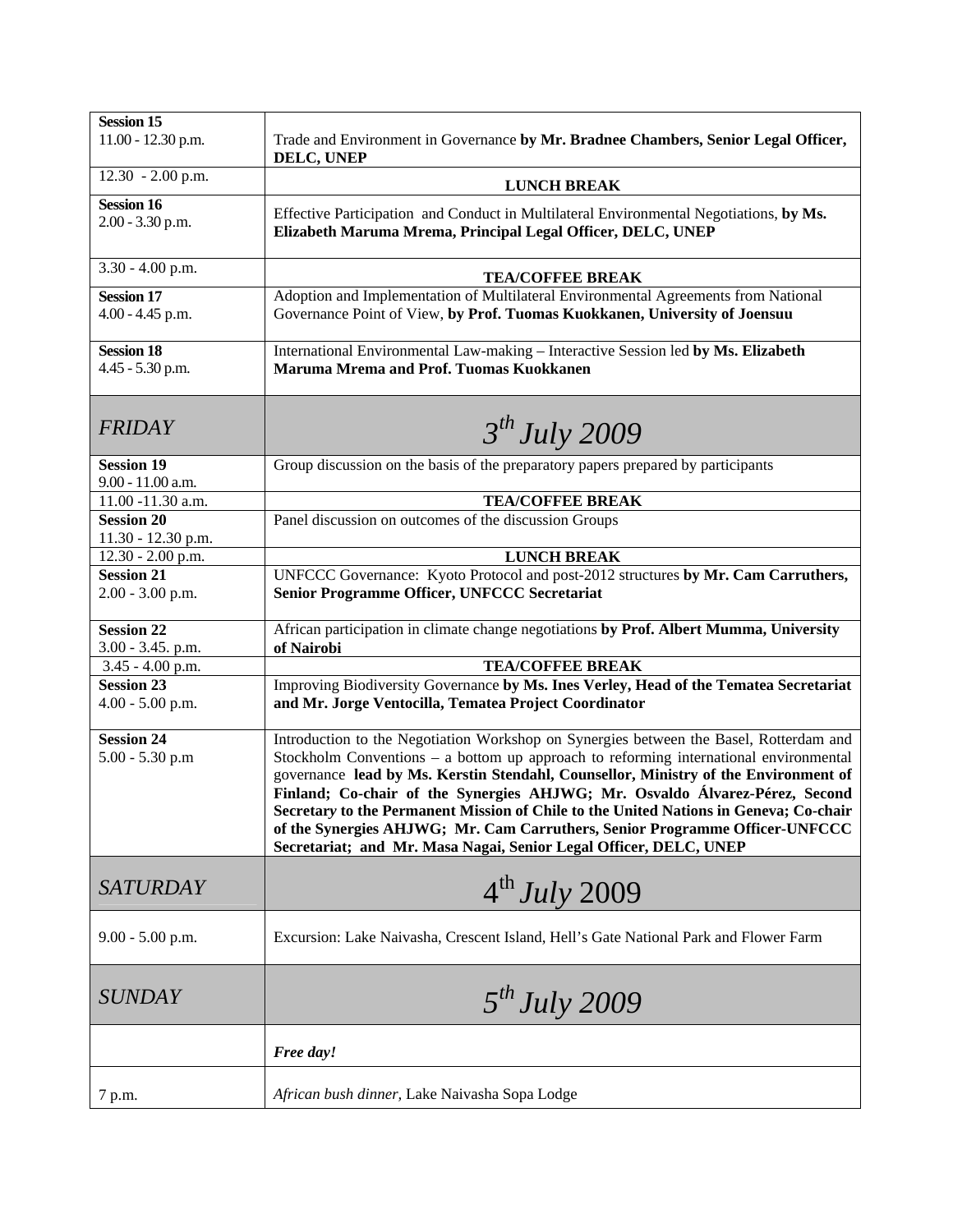## **WEEK 2**

| <b>MONDAY</b>                            | $6^{th}$ July 2009                                                                                                                                                                                                                                                           |
|------------------------------------------|------------------------------------------------------------------------------------------------------------------------------------------------------------------------------------------------------------------------------------------------------------------------------|
| <b>Session 25</b><br>$9.00 - 10.30$ a.m. | Negotiation Workshop on Synergies between the Basel, Rotterdam and Stockholm<br>Conventions - a bottom up approach to reforming international environmental governance,<br>lead by Ms. Kerstin Stendahl, Mr. Osvaldo Álvarez-Pérez, Mr. Cam Carruthers and<br>Mr. Masa Nagai |
| 10.30 - 11.00. a.m.                      | <b>TEA/COFFEE BREAK</b>                                                                                                                                                                                                                                                      |
| 11.00 - 12.30 p.m.                       | Negotiation Workshop (cont.)                                                                                                                                                                                                                                                 |
| $12.30 - 2.00$ p.m.                      | <b>LUNCH BREAK</b>                                                                                                                                                                                                                                                           |
| 2.00 - 3.30 p.m.                         | Negotiation Workshop (cont.)                                                                                                                                                                                                                                                 |
| 3.30 - 4.00 p.m.                         | <b>TEA/COFFEE BREAK</b>                                                                                                                                                                                                                                                      |
| 4.00 - 5.30 p.m.                         | Negotiation Workshop (cont.)                                                                                                                                                                                                                                                 |
| <b>TUESDAY</b>                           | 7 <sup>th</sup> July 2009                                                                                                                                                                                                                                                    |
| 9.00 - 10.30 a.m.                        | Negotiation workshop (cont.)                                                                                                                                                                                                                                                 |
| 10.30 - 11.00 a.m.                       | <b>TEA/COFFEE BREAK</b>                                                                                                                                                                                                                                                      |
| $11.00 - 12.30$ p.m.                     | Negotiation workshop (cont.)                                                                                                                                                                                                                                                 |
| 12.30 - 2.00 p.m.                        | <b>LUNCH BREAK</b>                                                                                                                                                                                                                                                           |
|                                          | Negotiation workshop (cont.)                                                                                                                                                                                                                                                 |
| 2.00 - 3.30 p.m.                         |                                                                                                                                                                                                                                                                              |
| $3.30 - 4.00$ p.m.                       | <b>TEA/COFFEE BREAK</b>                                                                                                                                                                                                                                                      |
| $4.00 - 5.00$ p.m.                       | Negotiation workshop (cont.)                                                                                                                                                                                                                                                 |
| <b>Session 26</b><br>5.00 - 6.30 p.m.    |                                                                                                                                                                                                                                                                              |
| 7.30 p.m.                                | Debriefing of the negotiation workshop<br>Reception hosted by the Ministry of the Environment of Finland                                                                                                                                                                     |
|                                          |                                                                                                                                                                                                                                                                              |
| WEDNESDAY                                | $8^{th}$ July 2009                                                                                                                                                                                                                                                           |
| 9.00 a.m. - 5.00 p.m.                    | <b>Excursion: Lake Nakuru National Park</b>                                                                                                                                                                                                                                  |
| <b>THURSDAY</b>                          | $9^{th}$ July 2009                                                                                                                                                                                                                                                           |
| <b>Session 27</b><br>9.00 - 10.30 a.m.   | Adapting laws and institutions in a changing climate by Mr. Carl Bruch, Co-Director,<br><b>International Programmes, Environmental Law Institute</b>                                                                                                                         |
| $10.30 - 11.00$ a.m.                     | <b>TEA/COFFEE BREAK</b>                                                                                                                                                                                                                                                      |